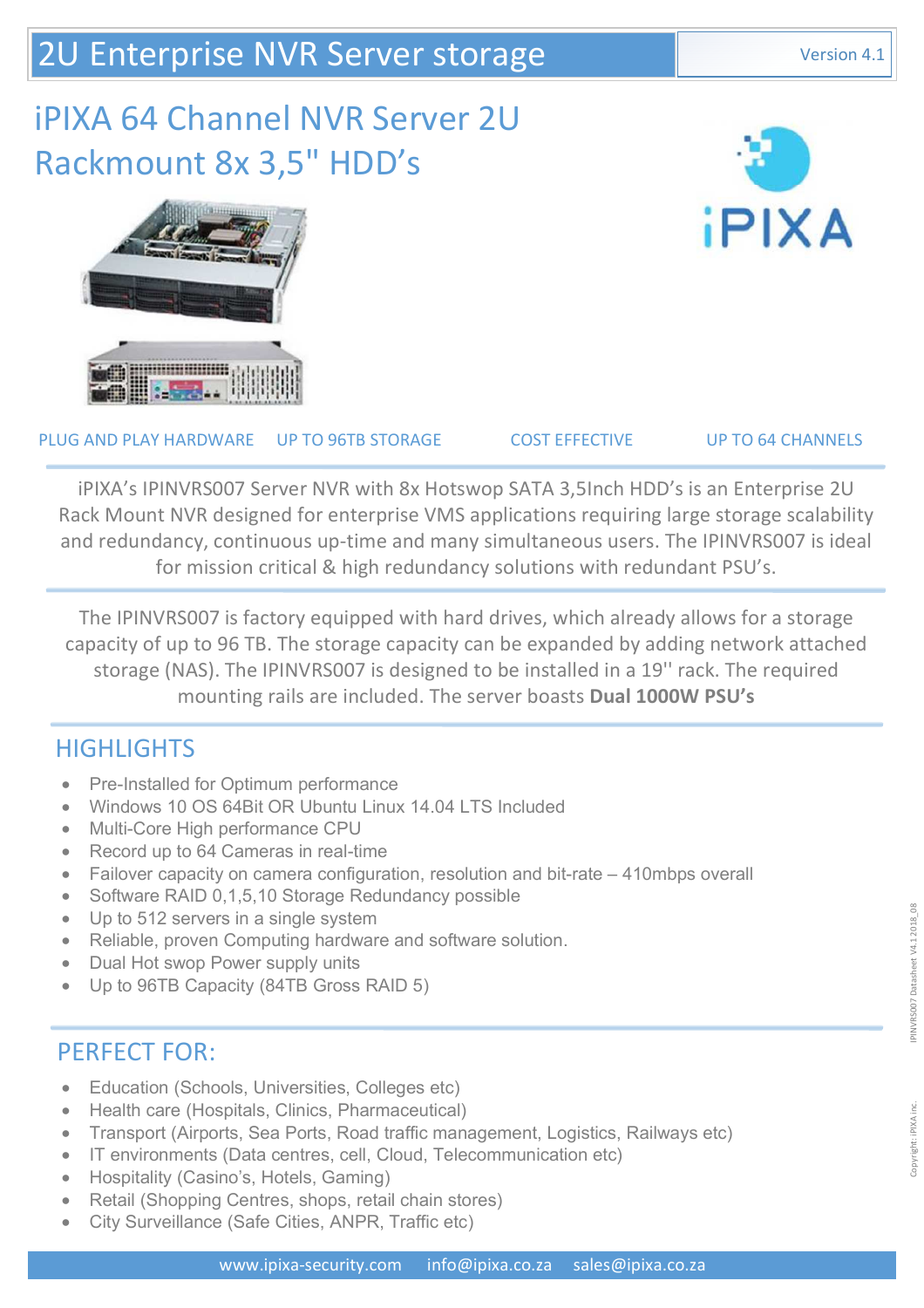# Technical Specifications

### **Software**

| <b>Operating System</b>         | Windows 10 / Windows Server 2016 / Ubuntu Linux (32 or 64bit) |
|---------------------------------|---------------------------------------------------------------|
| <b>NVR Application</b>          | Network NVR NX-Witness Hive recording platform                |
| Windows Active Directory / LDAP | Yes - Fully integrated                                        |
| Cloud Enabled                   | Yes – NX Cloud                                                |

#### **Specific Components**

| <b>CPU</b>           | Intel® Xeon® Bronze 3104 - 1.70 GHz 6 Cores 6 Threads 8.25M Cache                                           |
|----------------------|-------------------------------------------------------------------------------------------------------------|
| Memory               | 16 GB 2x 8GB DDR4-2400MHz, Registered ECC, CL17, SR RDIMM                                                   |
| <b>Total Bitrate</b> | 410mbps                                                                                                     |
| <b>SSD</b>           | 240GB, 2.5in SATA 6Gb/s, 3D1, TLC                                                                           |
| <b>HDD</b>           | Pre-installed 8 x 3.5" hot-swap SAS/SATA drive bay                                                          |
| RAID                 | Software RAID 0,1,5,10                                                                                      |
| Hot Swop HDD         | Yes - 8 x removable HDD's trays for HDD's                                                                   |
| Cooling              | Adjustable Air Shroud with Enhanced cooling design 3 x 80mm heavy duty fan(s) with PWM fan(s) speed control |

#### **Interfaces**

| Monitor    | 1 VGA - No camera live display                                               |
|------------|------------------------------------------------------------------------------|
| <b>USB</b> | 4 USB 2.0 ports (2 rear + 2 headers), 3 USB 3.0 ports (2 headers + 1 Type A) |
| Ethernet   | 2 RJ45 Gigabit Ethernet LAN ports                                            |
| <b>COM</b> | 1 COM Port (1 header)                                                        |

#### **Electrical**

| Power Supply   | Dual hot swop PSU's - 2x 1U 1000W Redundant Titanium Single Output Power Supply W/PMbus |
|----------------|-----------------------------------------------------------------------------------------|
| Redundancy     | Yes                                                                                     |
| Supply Voltage | 110/240 V AC, 50/60 Hz                                                                  |

## **Physical**

|                        | Dimensions (H x W x D) / Packing Dimms   3.5" (89 mm) x 17.2" (437 mm) x 25.5" (647 mm) / 26.7" (678 mm) x 11.4" (290 mm) x 34.5" (876 mm) |
|------------------------|--------------------------------------------------------------------------------------------------------------------------------------------|
| Rackmount Height units | 2 U Height - Mounting rails included                                                                                                       |
| Weight                 | 52 lbs (23.59 kg)                                                                                                                          |



Intel and XEON are trademarks or registered trademarks of Intel Corporation headquartered in Santa Clara, California, USA<br>The server is Only supplied with hard drives ex-factory to ensure the required storage throughput.